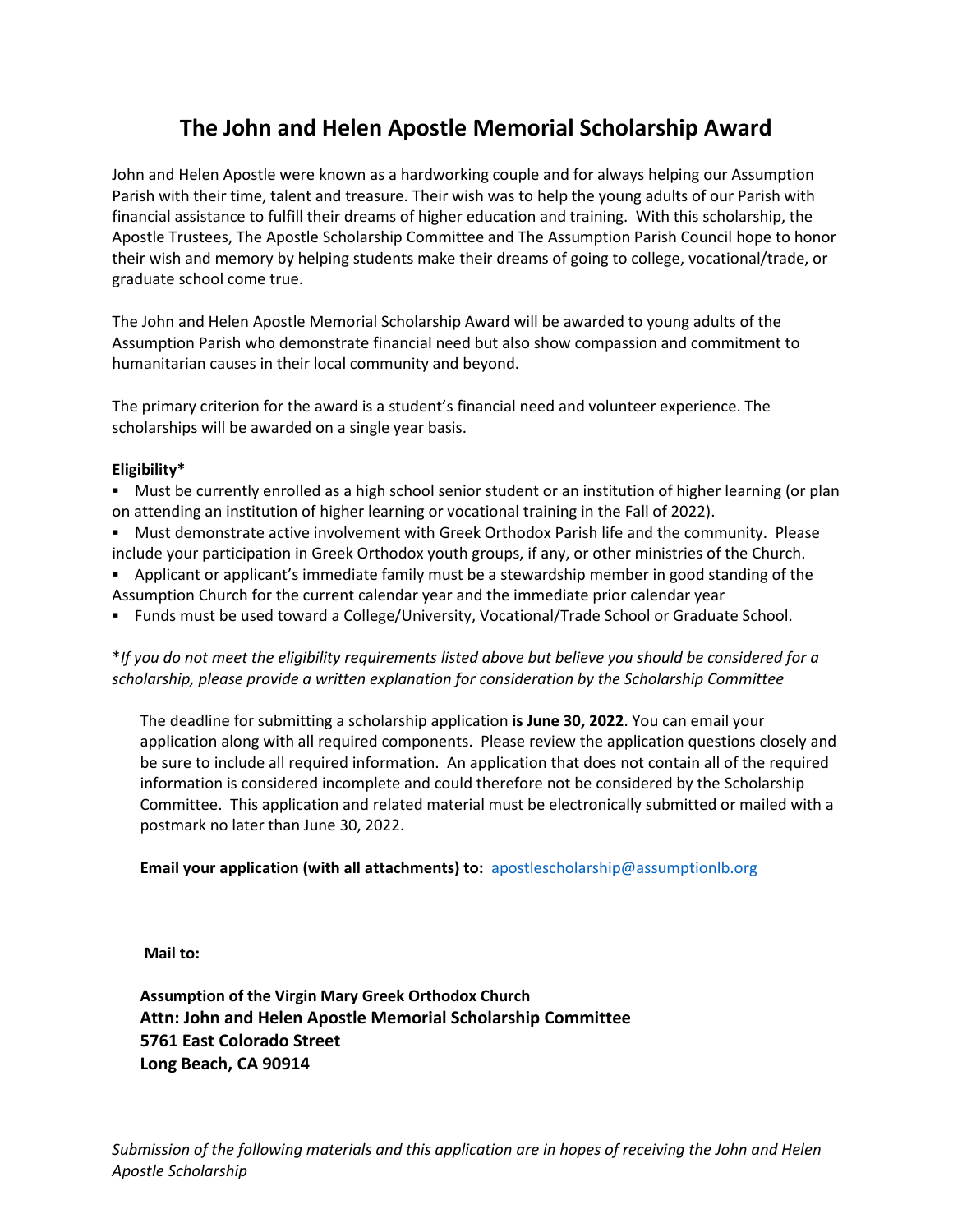## **Application - The John and Helen Apostle Memorial Scholarship Award**

| Cumulative High School GPA: ____________                                                                   |  |
|------------------------------------------------------------------------------------------------------------|--|
| If you are currently enrolled in college, vocational school or graduate school, please provide the name of |  |
| Please provide the information under the option related to your plans for the Fall of 2022:                |  |
| Option 1                                                                                                   |  |
|                                                                                                            |  |
|                                                                                                            |  |
| Length of Study (check one): Two-Year______ Four-Year______                                                |  |
| Cumulative GPA to-date (if applicable)_________                                                            |  |
| <b>Option 2</b>                                                                                            |  |
|                                                                                                            |  |
|                                                                                                            |  |
| Length of Study (circle one): Two-Year Four-Year                                                           |  |
| Cumulative GPA to-date (if applicable)                                                                     |  |
| Option #3                                                                                                  |  |
|                                                                                                            |  |
|                                                                                                            |  |
|                                                                                                            |  |
| Cumulative GPA to-date (if applicable)_________                                                            |  |

**In addition to the information included above, please provide responses to each of the questions listed below. Your essay should be included as an attachment to this application. Your responses to questions 2 through 6 can be provided in the space provided below each question or you can include as a separate document.** 

1. Write an essay not to exceed 500 words (include as an attachment to this application) that reveals how the scholarship funds will help in your personal quest for higher learning. Include any financial hardships, family support considerations, and the number of siblings in your family in college or planning to attend college. Please cite personal experiences that illustrate examples of humanitarian or philanthropic efforts in social settings for community service. Describe your field of study and why you have chosen this as your area of focus. Include ideologies or people who have influenced your decision to pursue education and vocational aspirations. Also describe your involvement and participation within the youth ministry programs of our Orthodox Church and their effect on your life.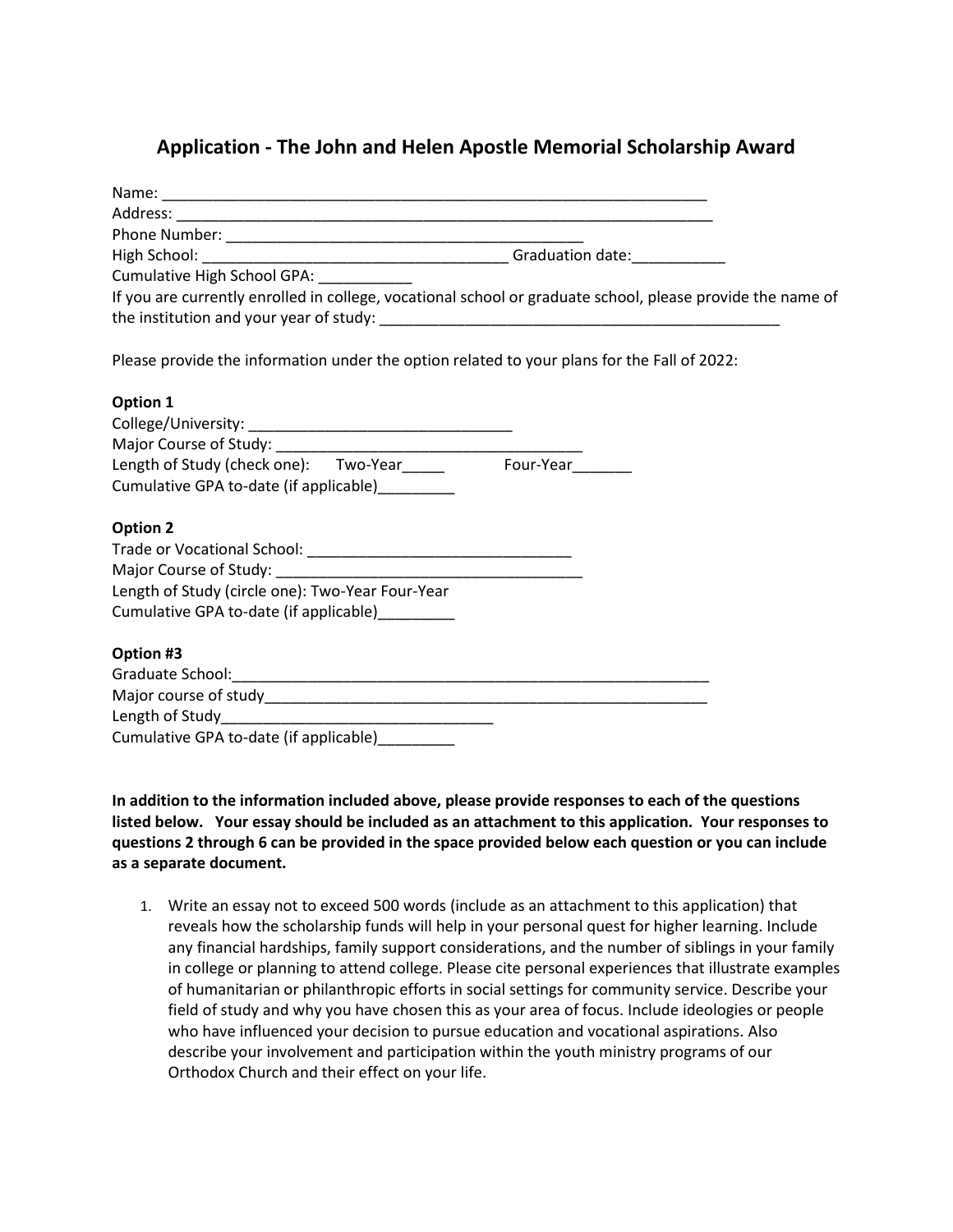2. Separate from the essay, please include two (2) reasons why this scholarship will assist you in furthering your education.

3. Estimate your annual education costs for academic period beginning Fall 2022. This cost should include tuition, housing and other related educational costs such as books and supplies. If you are the recipient of other scholarships or tuition assistance that will reduce your out-of-pocket educational costs, please indicate the amount of such financial assistance. Also, tell us if you have received or intend to apply for student loans to pay for the cost of education and how much in student loans you believe you will obtain?

4. Are you receiving support from Parents/Guardians to support your education costs, and if so, how much and for how long?

Also, please indicate gross family income level for the most recent fiscal year by checking one of the choices:

- \_\_\_\_ Under \$100,000 \_\_\_\_ \$100,000 - \$250,000 \_\_\_\_ Over \$250,000
- 5. Please include a list of your volunteer/humanitarian experiences that have allowed you to help others and the impact it had on the individual and on yourself.

6. Provide two letters of recommendation: One from a member of the Assumption Greek Orthodox Church Community, and one from a person that can validate your desire to pursue additional education. Please include the letters of recommendation with your application.